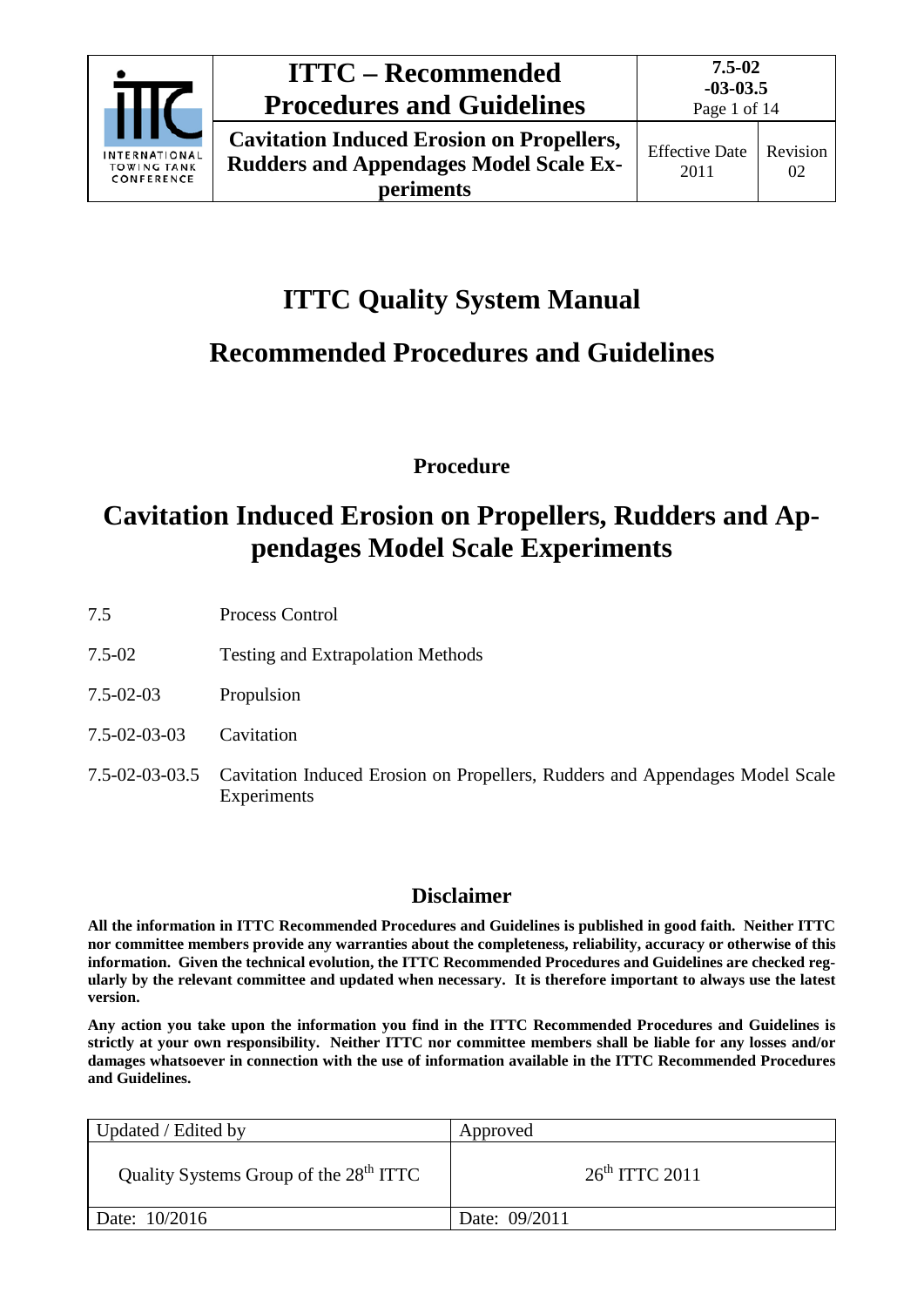

**Cavitation Induced Erosion on Propellers, Rudders and Appendages Model Scale Experiments**

### **Table of Contents**

|    | 1.            | PURPOSE OF PROCEDURE3                                                         |  |
|----|---------------|-------------------------------------------------------------------------------|--|
| 2. |               | <b>MODEL SCALE EXPERIMENTS ON</b><br><b>CAVITATION INDUCED EROSION 3</b>      |  |
|    |               |                                                                               |  |
|    |               | 2.1.1                                                                         |  |
|    |               | 2.1.2 Rudder/Appendage Model 4                                                |  |
|    |               | 2.1.3 Wake Field Simulation4                                                  |  |
|    |               |                                                                               |  |
|    |               |                                                                               |  |
|    |               |                                                                               |  |
|    |               |                                                                               |  |
|    |               |                                                                               |  |
|    | $2.3 -$       | Air Content, Cavitation Nuclei and<br><b>Stabilizing Model Cavitation6</b>    |  |
|    | 2.4           | <b>Special Consideration for Tests in</b><br><b>Small Cavitation Tunnels7</b> |  |
|    | $2.5^{\circ}$ |                                                                               |  |
|    | 3.            |                                                                               |  |
|    | <b>3.1</b>    | <b>Parameters Taken into Account9</b>                                         |  |

| 4.1   |                                       |
|-------|---------------------------------------|
| 4.1.1 |                                       |
| 4.1.2 |                                       |
|       | 4.1.3 Application for Propellers,     |
|       | Rudders and Appendages10              |
|       | 4.1.3.1 The Sequence of Activities 10 |
|       |                                       |
|       | 4.2 Cavitation Observations 11        |
| 4.2.1 | Arrangement of the Lighting11         |
|       |                                       |
| 4.2.3 |                                       |
|       | 4.3 Evaluation of Results13           |
| 4.3.1 |                                       |
| 4.3.2 | Evaluation of Paint Test 13           |
| 5.    |                                       |
| 5.1   | <b>Uncertainty Analysis  14</b>       |
| 5.2   | <b>Benchmark Tests  14</b>            |
| 6.    |                                       |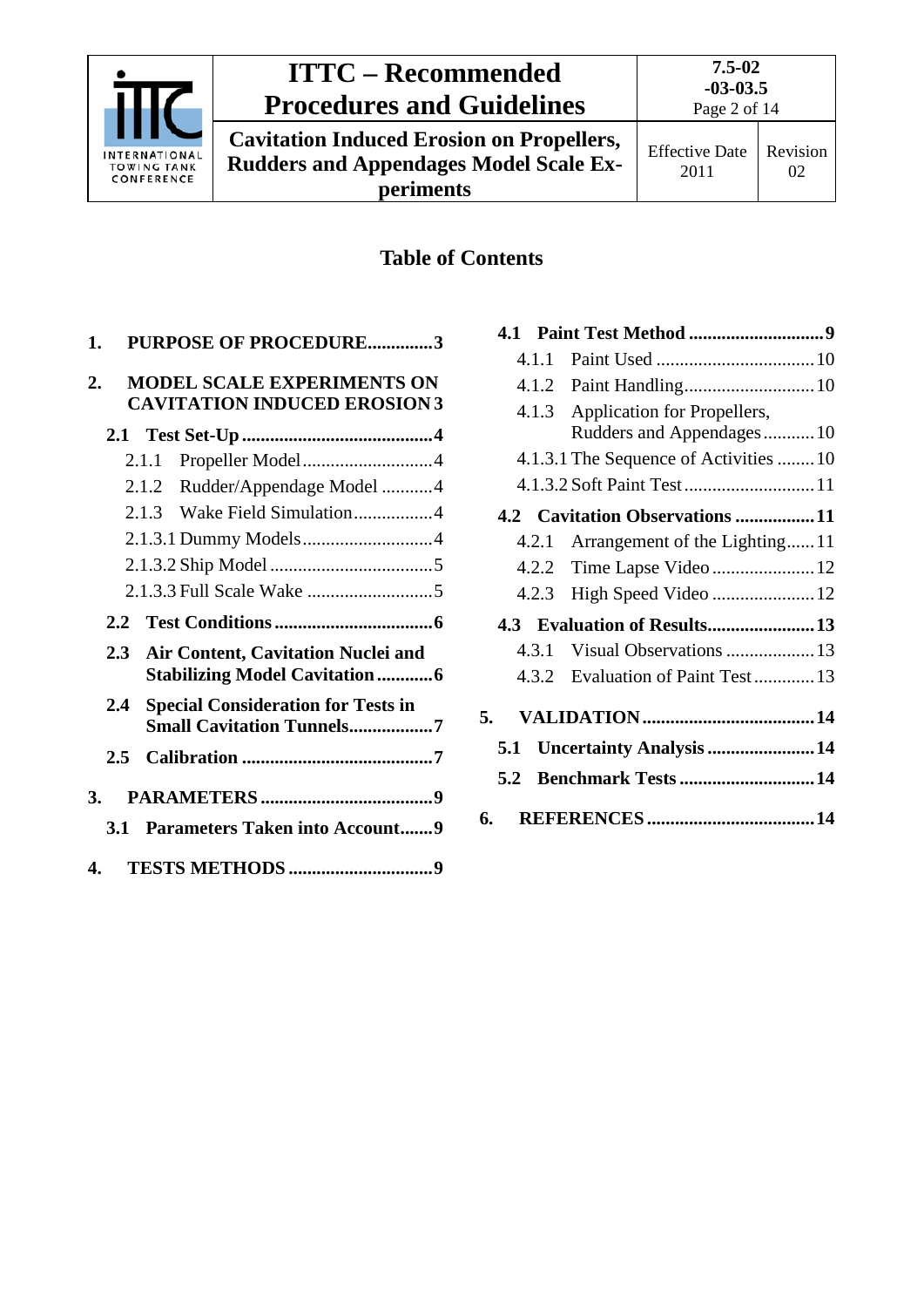

### **Cavitation Induced Erosion on Propellers, Rudders and Appendages Model Scale Experiments**

#### <span id="page-2-0"></span>**1. PURPOSE OF PROCEDURE**

The purpose is to provide guidelines and to ensure the best possible quality of test results in terms of accurate data on the performance characteristics of ship propellers, rudders and appendages concerning the danger of cavitation induced erosion.

The considered procedure of the erosion model tests of propellers, rudders and appendages is intended to be conducted in a cavitation tunnel. The principal part of the procedure consists in the application of the soft paint coating on the surfaces of the investigated objects (i.e. propeller, rudder or appendage model). Therefore the description of the model test of the erosion risk assessment of propellers /rudders /appendages conducted in differently sized cavitation tunnels consists of the following relevant parts:

- Selected guidelines concerning the additional, detailed cavitation observation techniques, which are not included in any other, recommended ITTC procedure
- Preparation of the models for the tests including model handling and application of the soft paint coating onto their surface
- Guidelines how to perform and analyse model erosion tests in a cavitation tunnel

The main aim of the experimental procedure of erosion risk assessment based on the soft paint method application shall provide the answers to the following questions:

- What is the expected location of the potential erosion zones on the propeller/rudder surface?
- Does the focus of the cavitation collapse occur to that degree close to the propeller/rudder surface that the cavitation should be considered as dangerous?
- Is the action of cavitation collapse sufficiently systematic and repeatable to provide a risk of erosion?

The procedure does not in particular provide any hints concerning the duration of the cavitation erosion incubation period and erosion rate in steady state. However, it gives the immediate answer if erosion is to be expected or not.

#### <span id="page-2-1"></span>**2. MODEL SCALE EXPERIMENTS ON CAVITATION INDUCED EROSION**

The detailed observations of the cavitation phenomena on a propeller and rudder operating in a non-uniform inflow velocity field representing the flow behind the ship serve as complementary actions with respect to the soft paint test. These observations can be done visually under stroboscopic lighting, by time laps video and by high speed video observations. It should be kept in mind that the aim of the experimental procedure of cavitation erosion risk assessment is not limited to the statement that the soft paint coating has been damaged but also is to give an explanation of the correlation of those damages with the occurrence of certain forms of cavitation, their dynamic behaviour and location with respect to the propeller/rudder surface.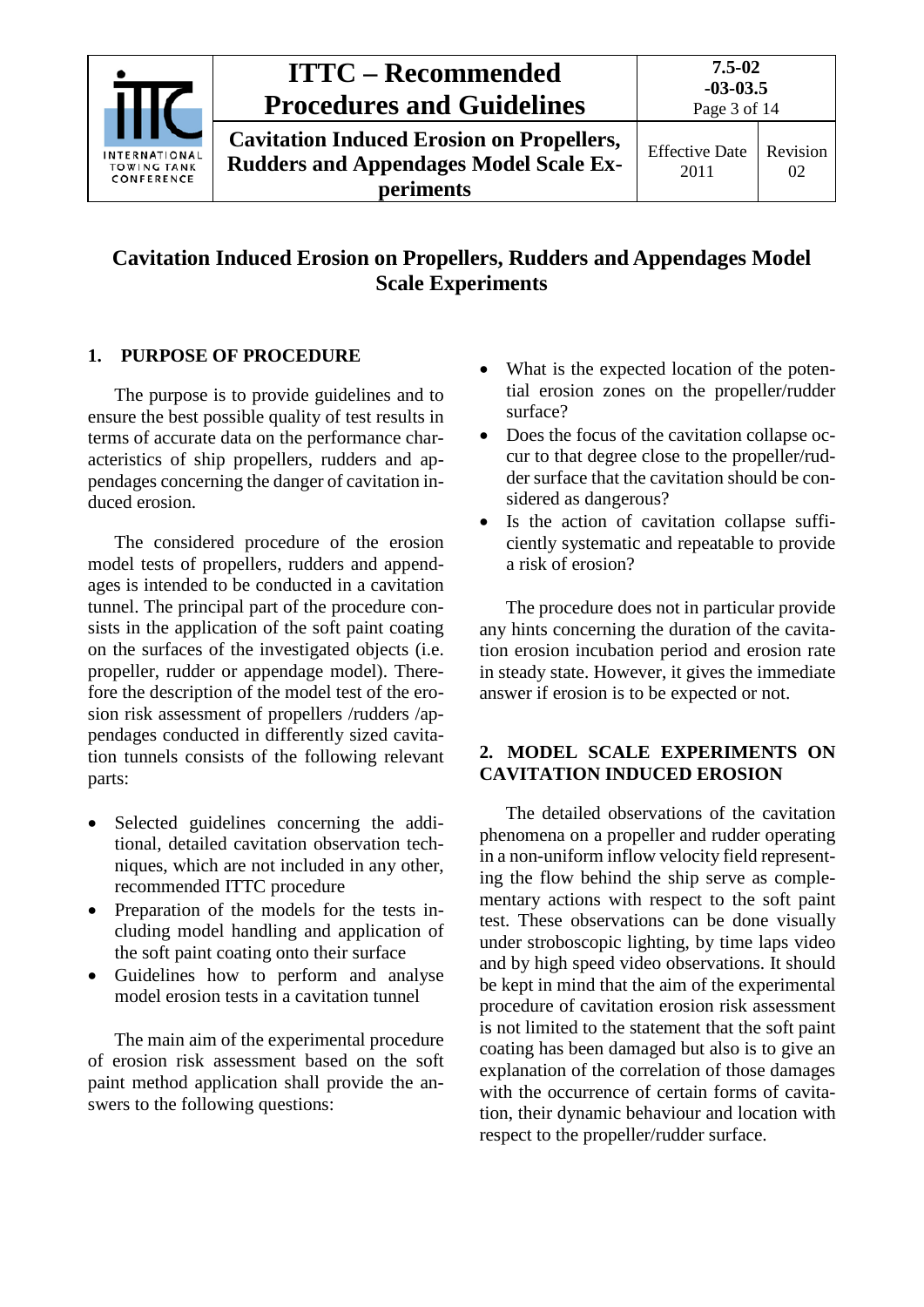

#### <span id="page-3-1"></span><span id="page-3-0"></span>**2.1 Test Set-Up**

#### 2.1.1 Propeller Model

The size of the model propeller should be determined within the capacity constraint of the test facilities and not exceed an acceptable extent of test-section blockage and be as large as reasonable to achieve the highest possible Reynolds number. The propeller model must have sufficient and consistent geometry accuracy for the high quality database of measurements, and therefore application of numerical controlled machining may be helpful to maintain a consistent geometric accuracy. Model propeller blades are usually made of either strong aluminum alloys or brass. The surface of the propeller model during the erosion test should be covered by a single, uniform layer of soft paint and it should be kept in mind that the coating may bring some differences in cavitation appearances compared to the clean surface. The soft paint test should then be accompanied with the cavitation observations and the results of the observations should be compared with those obtained during any other cavitation test of the propeller. A thrust/disc-area loading of about 70 kPa is a useful upper limit value for strength considerations, as mentioned in ITTC 22nd Quality Manual.

#### <span id="page-3-2"></span>2.1.2 Rudder/Appendage Model

The size of the rudder/appendage is determined by the scale of the propeller model. Similar constraints as in case of the propeller model also apply to the rudder/appendage model. The rudder/appendage model when subjected to the soft paint erosion model test should be manufactured of strong aluminium, alloy, or brass.

#### <span id="page-3-3"></span>2.1.3 Wake Field Simulation

All wake field simulations shall comply with ITTC Recommended Procedures and Guidelines, 7.5-02-03-02.5: Experimental Scaling of a Wake to a Target Wake, which describes guidelines for experimental wake scaling and simulation.

#### <span id="page-3-4"></span>2.1.3.1 Dummy Models

The main issue is to provide a realistically simulated wake velocity pattern which will also give the proper speed of advance at the propeller disk location. Usual practice is to use the nominal wake distribution (either for the model or scaled to full scale) as the target wake for the experiment.

For differently sized cavitation tunnels alternative model schemes are used.

In **small** water tunnels (in case of single screw ship):

- Wire mesh screen placed perpendicular to the flow in front of a flat plate 'hull'
- Parallel plate wake generator, in front of a flat plate 'hull'

For small to **medium size test sections**, the alternatives could include:

- Inclined shaft with struts and bossing, mounted below a flat plate or bump-like dummy model hull (in case of twin screw ship with propeller operating outside the ship boundary layer)
- Dummy model ('after body model')

**Large test sections** may allow:

• Shortened, but otherwise scaled ship models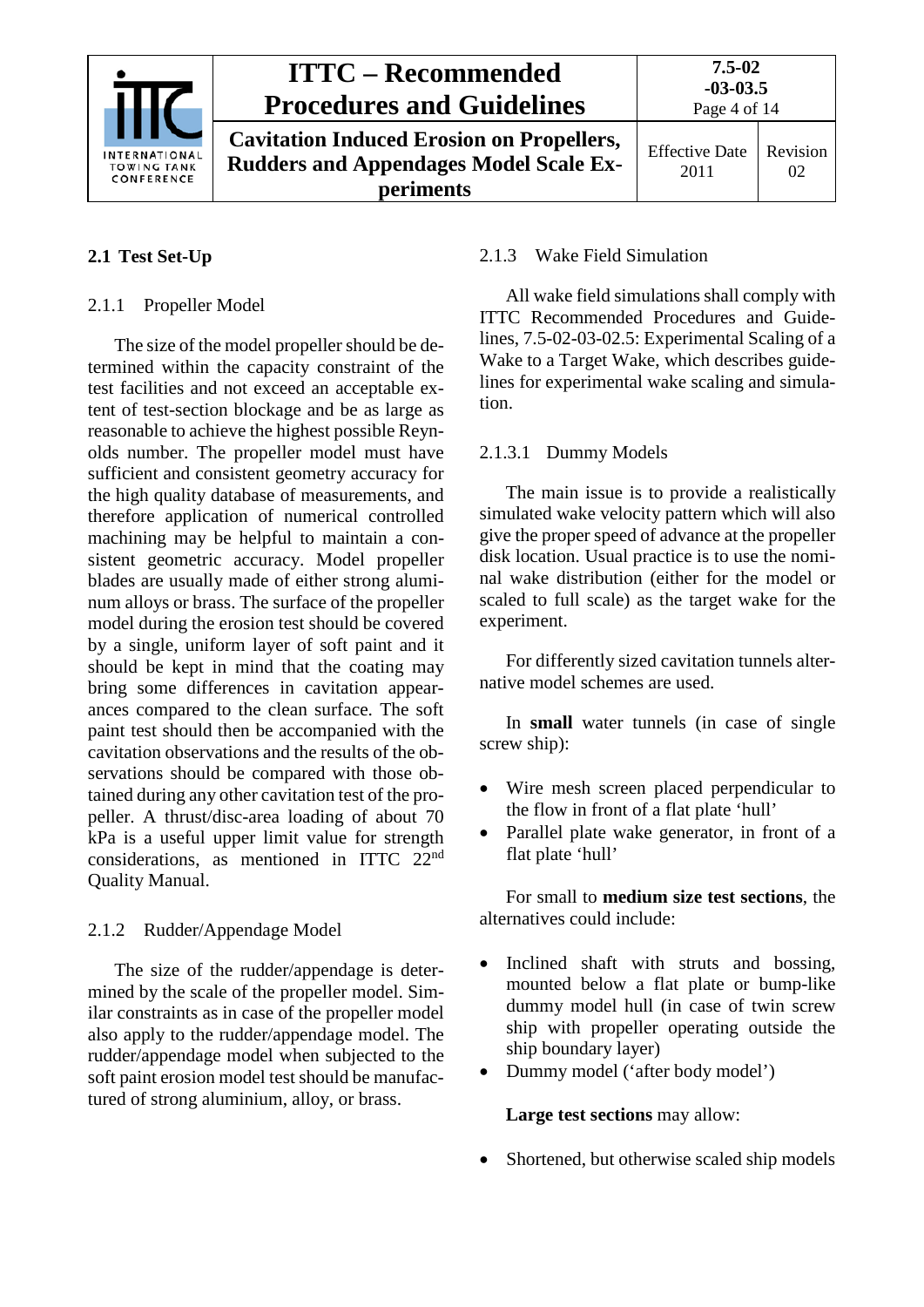

- Half complete or shortened ship model attached on a side wall (in case of twin screw ship)
- Completely scaled ship models

For all model configuration options, it is recommended to include as many of the stern appendages as possible, such as the rudder, in the correct location behind the propeller.

When using dummy model, the simulated wake shall be documented to verify that the deviation from the target wake can be neglected (criteria for the dummy model wake acceptance Should be stated). Measurement of the wake can be performed by using any suitable velocimetry techniques. When using Pitot tube or laser Doppler Velocimetry, ITTC procedures can be adopted

#### <span id="page-4-0"></span>2.1.3.2 Ship Model

The full ship model for cavitation erosion tests comes normally from previous resistance and self-propulsion tests performed in the towing tank. Normally the model construction specification shall comply with the ITTC 7.5 01-01- 01 Recommended Procedure. Furthermore, it shall comply with the low pressure environment or the higher velocity encountered in the cavitation facility.

The ship model shall be completed with all the required appendages, fin stabilizer, rudder and turbulence stimulators that can influence the inflow to the propeller.

High quality mechanical components shall be adopted for the transmissions with respect to the self propulsion test in order to reduce the level of vibration and noise generated by the motor, gearbox or any rotating part used in the transmission mechanism. An accelerometer shall be installed on the ship model to monitor the levels and the frequency distribution of the induced hull vibrations.

The alignment of the shaft and joints shall be accurate in order to reduce propeller rotational speed variation during the revolution. Propeller rotational speed fluctuation shall be maintained within 1%. In order to check the rotational speed of the propeller the mounting of a multi-pulse encoder (at least 1000 pulses per revolution) on the propeller shaft shall be preferred.

For the above reasons in case of a twin screw ship a two motors configuration (one for each propeller) shall be preferred because it reduces the number of mechanical components required in the transmission and hence the induced hull vibration. Furthermore, a two motor configuration allows for the possibility of investigating the effect of phase rotational angle between the propellers.

For the case that the installation of cameras is required to view the cavitation the presence of the window must not influence the flow.

For the case that electrolysis is used for cavitation stabilization the electrodes should be mounted on the ship model at least 1 meter upstream of the propeller plane.

#### <span id="page-4-1"></span>2.1.3.3 Full Scale Wake

Sometimes the full scale wake can be used for erosion tests. This is mainly possible by use of shortened model sections or with flow liners. The estimated full scale wake should then be based on flow calculations, but a universal law for the full scale wake, which can be applied to all kinds of vessels, has not been developed yet.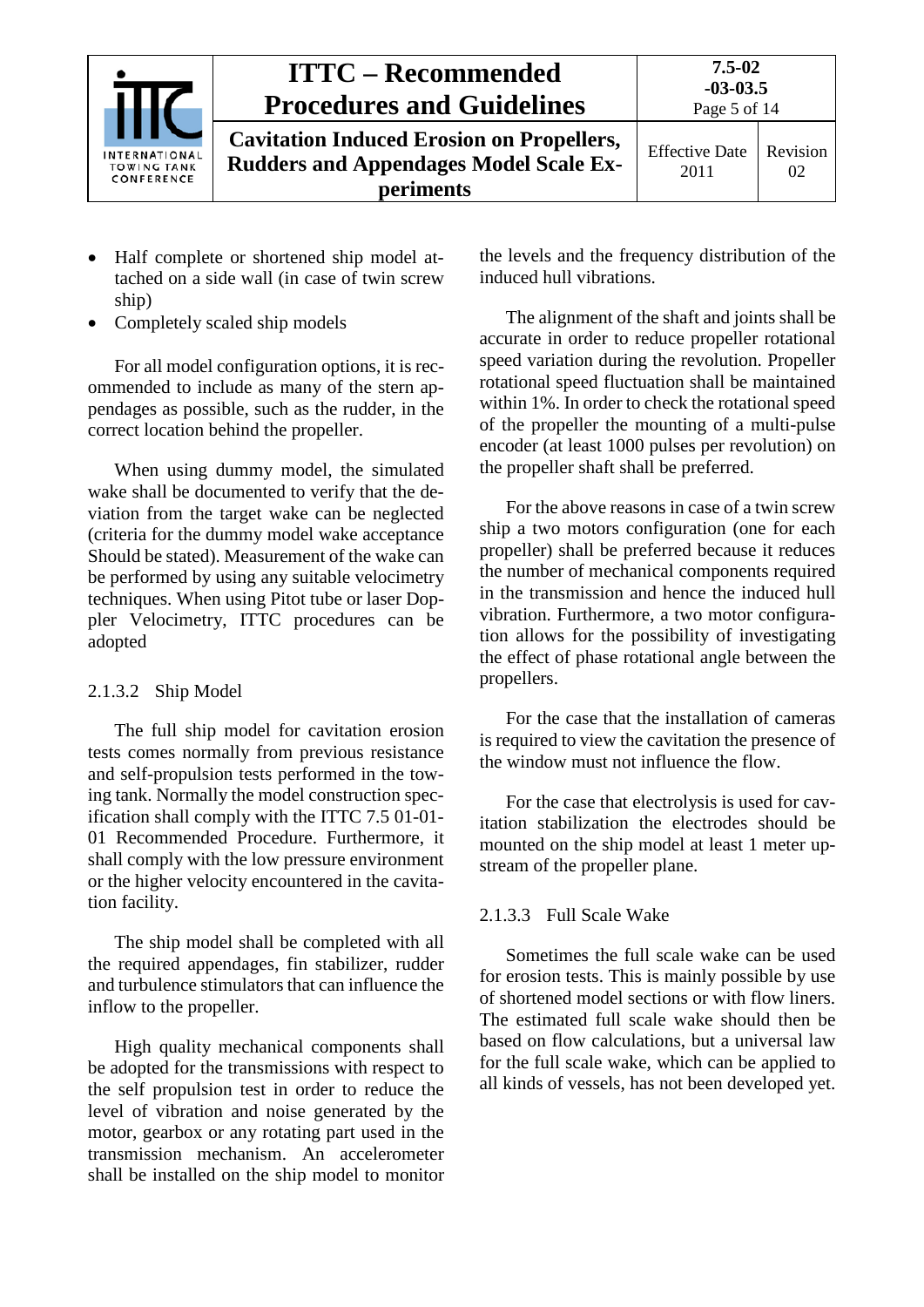

**Cavitation Induced Erosion on Propellers, Rudders and Appendages Model Scale Experiments**

### <span id="page-5-0"></span>**2.2 Test Conditions**

In a variable pressure water tunnel facility, the model test conditions should satisfy the same propeller working conditions as predicted for the full scale.

Three basic parameters of propeller working conditions are:

- Propeller loading condition,
- Realistic wake velocity pattern, and
- Corresponding pressure field.

(a) Propeller loading condition

The propeller loading through the kinematical condition for  $J = V_A/(nD)$  needs to achieve the predicted full scale  $K_T$  or  $K_O$  (thrust or torque identity). Here  $V_A$  = propeller speed of advance,  $D =$  propeller diameter (m),  $n =$  rotational speed (rps),  $K_T = T/(\rho n^2 D^4)$ , and  $K_Q = Q/(\rho n^2 D^5)$ . Usual practice in water tunnel testing is to satisfy thrust identity, although there are circumstances where the torque identity approach is used.

### (b) Realistic wake velocity pattern

Provide a realistically simulated wake velocity pattern which will also give the proper speed of advance at the propeller disk location. Usual practice is to use the nominal wake velocity distribution (either for the model or scaled to prototype size) as the target wake for the experiment.

### (c) Corresponding pressure field

Set the facility pressure and flow velocity to obtain the correct full scale cavitation number  $\sigma$  $= (p_0 - p_v)/(1/2\rho V_{\text{ref}}^2)$ ; where  $p_0 =$  total static pressure consisting of atmospheric pressure plus submergence depth pressure taken to a reference

location on the propeller blade, and with the reference velocity  $V_{ref}$  taken as  $V_A$  or  $nD$ . The reference submergence depth used in the calculation of cavitation number is usually taken at a point approximating the centre of expected cavitation extent in the upper part of the disk, such as 0.8*R* above the propeller centre line.

For Froude scaled cavitation testing in a facility with a free surface, such as a depressurized towing tank or a free surface circulating water channel, the standard results of a Froude scaled towing basin powering test may be used directly to set the propeller RPM and speed for the various operating conditions of the experiment. It is noted that the usual procedure for scaling model powering results to full scale is based on satisfying the thrust loading coefficient at full scale Reynolds number, which is equivalent to a thrust identity approach.

### <span id="page-5-1"></span>**2.3 Air Content, Cavitation Nuclei and Stabilizing Model Cavitation**

The effect of the water quality has been a subject of continuous discussion in the ITTC. The cavitation-nuclei concentrations in the water have a remarkable influence on the tensile strength of the water, and therefore the cavitation characteristics, especially inception characteristics, on the propeller blade. However, the modelling of the detailed nature of the cavitation nuclei is not necessary and it is not practical to represent the nuclei spectra of the seawater at full scale in model test. However, it is very important to reduce the tensile strength of the water.

Generally it is accepted that testing at relative high air content, modifies the nuclei, in a water tunnel facility and reduces the tensile strength and improves the correlation of model / full scale results. When there are insufficient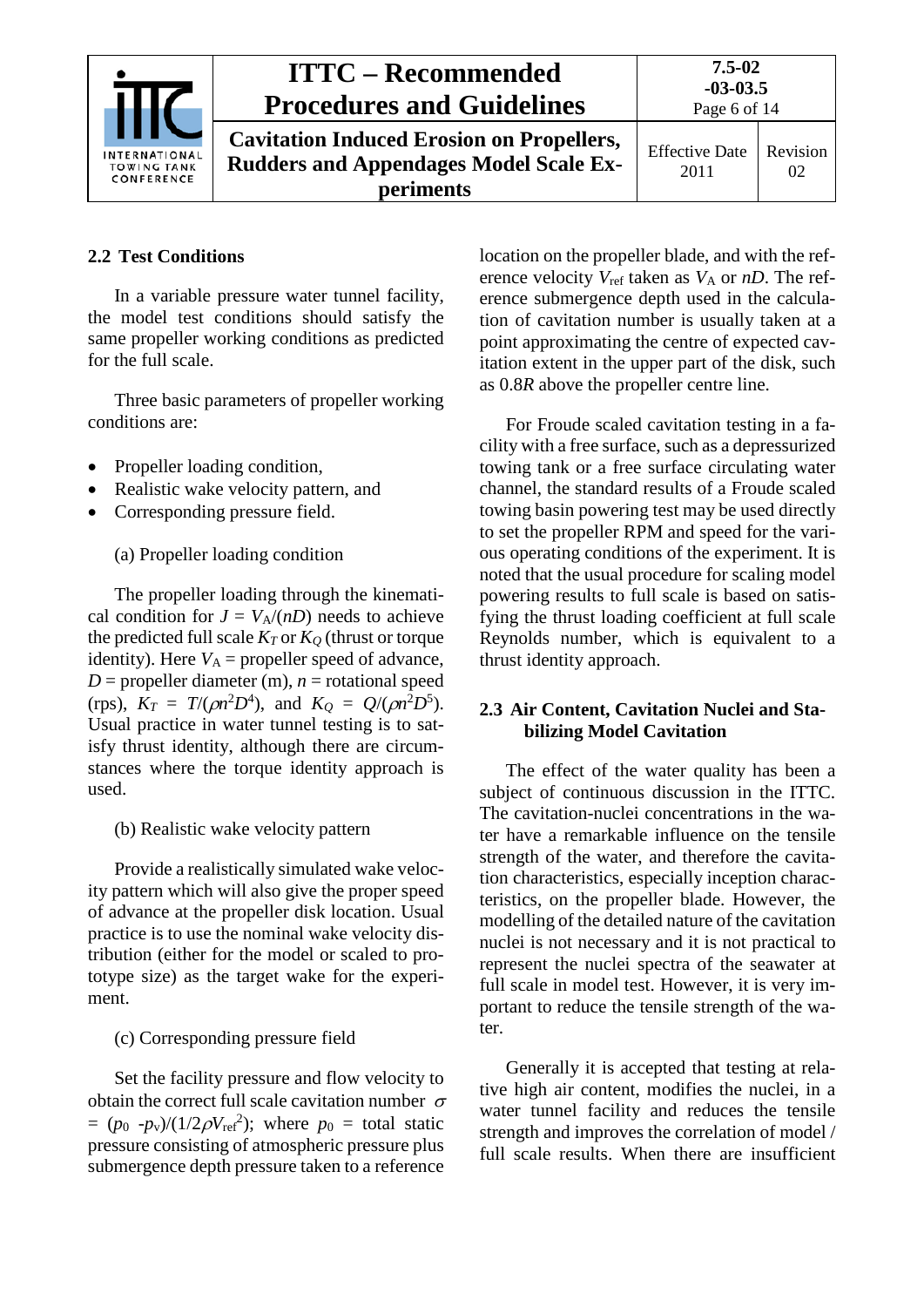|                                            | <b>ITTC – Recommended</b><br><b>Procedures and Guidelines</b>                                                         | $7.5 - 02$<br>$-03-03.5$<br>Page 7 of 14 |                |
|--------------------------------------------|-----------------------------------------------------------------------------------------------------------------------|------------------------------------------|----------------|
| INTERNATIONAL<br>TOWING TANK<br>CONFERENCE | <b>Cavitation Induced Erosion on Propellers,</b><br><b>Rudders and Appendages Model Scale Ex-</b><br><b>periments</b> | <b>Effective Date</b><br>2011            | Revision<br>02 |

concentrations of the nuclei, all forms of cavitation behave intermittently which may result in the lack of paint removal and thus provide misleading results. On the other hand, too high air content may introduce a cushioning effect to the cavitation collapse and will reduce its effects on the soft coating as well as providing unreliable results.

When testing in a depressurized towing tank the generation of the nuclei by sand grain roughness on the leading edges of the model propeller blades or electrolysis in the boundary layer flow past the hull stabilize the cavity on the model blade (Ligtelijn, 1992 and van der Kooij, 1979).

However, too high a level of air may deteriorate the visibility inside the tunnel and make the observation of e.g. focusing cavities rather difficult or even impossible.

Hence, the optimum air content for a given cavitation facility should be determined by longestablished experience. To enhance the consistency of measured results, it is recommended that the tensile strength of the water in the facility should be checked periodically.

#### <span id="page-6-0"></span>**2.4 Special Consideration for Tests in Small Cavitation Tunnels**

It is difficult to scale the flow around a real propeller properly in small size tunnels. It is especially difficult if not nearly impossible to simulate the transverse velocity components in acceptable agreement with those components of full ship model wake, even if a dummy model is used in conjunction with wire meshes.

Also, the wire meshes in the upstream of a propeller may have an influence on the cavitation behaviour on the propeller blades, the local

turbulent characteristic of the propeller inflow being governed by the mesh size and spacing.

Furthermore, in a severe condition, the small sized bubble cavity generated on the wire mesh may appear as cavitation nuclei on the blade, which is dependent on the pressure level inside the tunnel. A low ratio of air content may be helpful in avoiding these phenomena, but it does have an influence on the characteristics of the cavitation.

Erosion test experiments within a small cavitation tunnel should take into account the risk of the test section blockage effect. The same restrictions as for the normal cavitation tests also apply to the erosion tests.

#### <span id="page-6-1"></span>**2.5 Calibration**

For a successful erosion test, the cavitation pattern on the propeller blade must be simulated properly. As part of the preparation and set-up of the test the following items are to be calibrated:

The thrust and torque dynamometer, load response calibrations should be carried out with applied loads, and also long term stability of the calibrated data are to be confirmed.

Thrust and torque of the bare hub are to be measured and corrected for each test condition; especially at low revolution condition it is recommended that the effects of internal friction and gearing in the dynamometer are checked as the shaft RPM approaches zero.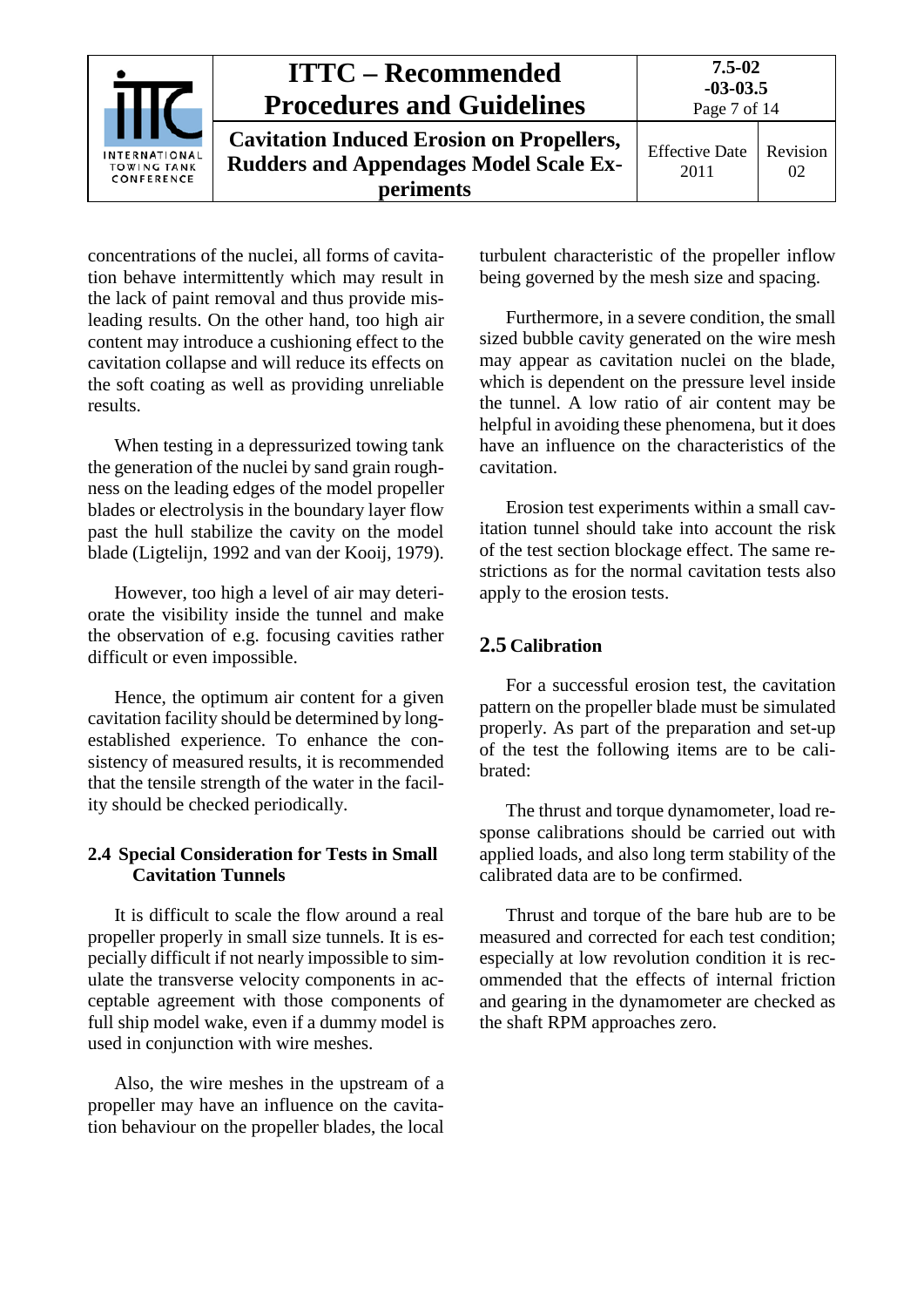

**Cavitation Induced Erosion on Propellers, Rudders and Appendages Model Scale Experiments**

02

2011

| Table 1: Desired Information |
|------------------------------|
|                              |

|                     | <b>Absolutely required</b>             | <b>Worthwhile to have</b>               |
|---------------------|----------------------------------------|-----------------------------------------|
| infor-<br>General   | Type of ship                           | Ship main particulars                   |
| mation              | Engine power and RPM                   | Propeller geometry data (Section, Pitch |
| (Ship,<br>propeller | Propeller/rudder main particulars      | Chord distribution etc)                 |
| operating condi-    | Shaft immersion                        | Propeller design conditions             |
| tions)              | Tip clearance                          | Drawing of stern shape including ar-    |
|                     | Rudder geometry details                | rangement of appendages                 |
| Model<br>propel-    | Propeller/rudder model material        | Detailed inspection of blade geometry   |
| ler/rudder operat-  | Flow velocity including wake distribu- | Pressure drop through test section      |
| ing conditions      | tions                                  | Level of turbulence upstream propeller  |
|                     | Static pressure                        |                                         |
|                     | Propeller thrust and torque            |                                         |
|                     | Propeller RPM                          |                                         |
|                     | Rudder angle                           |                                         |
| Water quality       | Water temperature                      | Tensile strength of the water           |
|                     | Air contents as % saturation or % oxy- | Nuclei distribution number and size     |
|                     | gen saturation                         |                                         |
| Instrumentation     | Type of video camera                   |                                         |
|                     | Type and way of illumination           |                                         |
|                     | Type of High Speed Video system        |                                         |
|                     | Number of frames per second            |                                         |
| Paint               | type of paint                          | Thinner used                            |
|                     | the way of model painting              | Mixture Thinner / Paint                 |
|                     | number of paint layers                 | Preparation of the propeller model be-  |
|                     | duration of paint test                 | fore painting                           |

| <b>Basic measured data</b>                                  |                                         | <b>Derived parameters</b>           |                                                                                                                  |
|-------------------------------------------------------------|-----------------------------------------|-------------------------------------|------------------------------------------------------------------------------------------------------------------|
| Representative static pres-<br>sure at propeller radius 0.8 | $\boldsymbol{p}$                        | Cavitation number                   | m, M, irtl, KE = $\frac{P_{\text{Tunnel}} - P_V}{\frac{P_{\text{Tunnel}}}{2} (\pi n_{\text{M}} D_{\text{M}}^2)}$ |
| Rotational velocity<br>rps                                  | $\boldsymbol{n}$                        | Torque coefficient                  | $K_Q$                                                                                                            |
| Tunnel speed<br>m/s                                         | $V_{\text{tunnel}}$                     | Thrust coefficient                  | $K_T$                                                                                                            |
| Propeller thrust<br>N                                       | T                                       | Advance coefficient                 | $J_{\rm A}$                                                                                                      |
| Propeller torque<br>Nm                                      | Q                                       | Vapor pressure                      | py                                                                                                               |
| $\circ$ $\cap$<br>Water temperature                         | t                                       | Dimensionless<br>pressure amplitude | $P_{\text{M}(\varphi)}$<br>$K_{P(\varphi)}$ :<br>$\rho_{\text{Tunnel}} n_{\text{M}}^2 D_{\text{M}}^2$            |
| Air Content<br>Oxygen<br>Content                            | $^{\prime\prime}$ / $^{\prime\prime}$ s | Phase angle                         | $\varphi$                                                                                                        |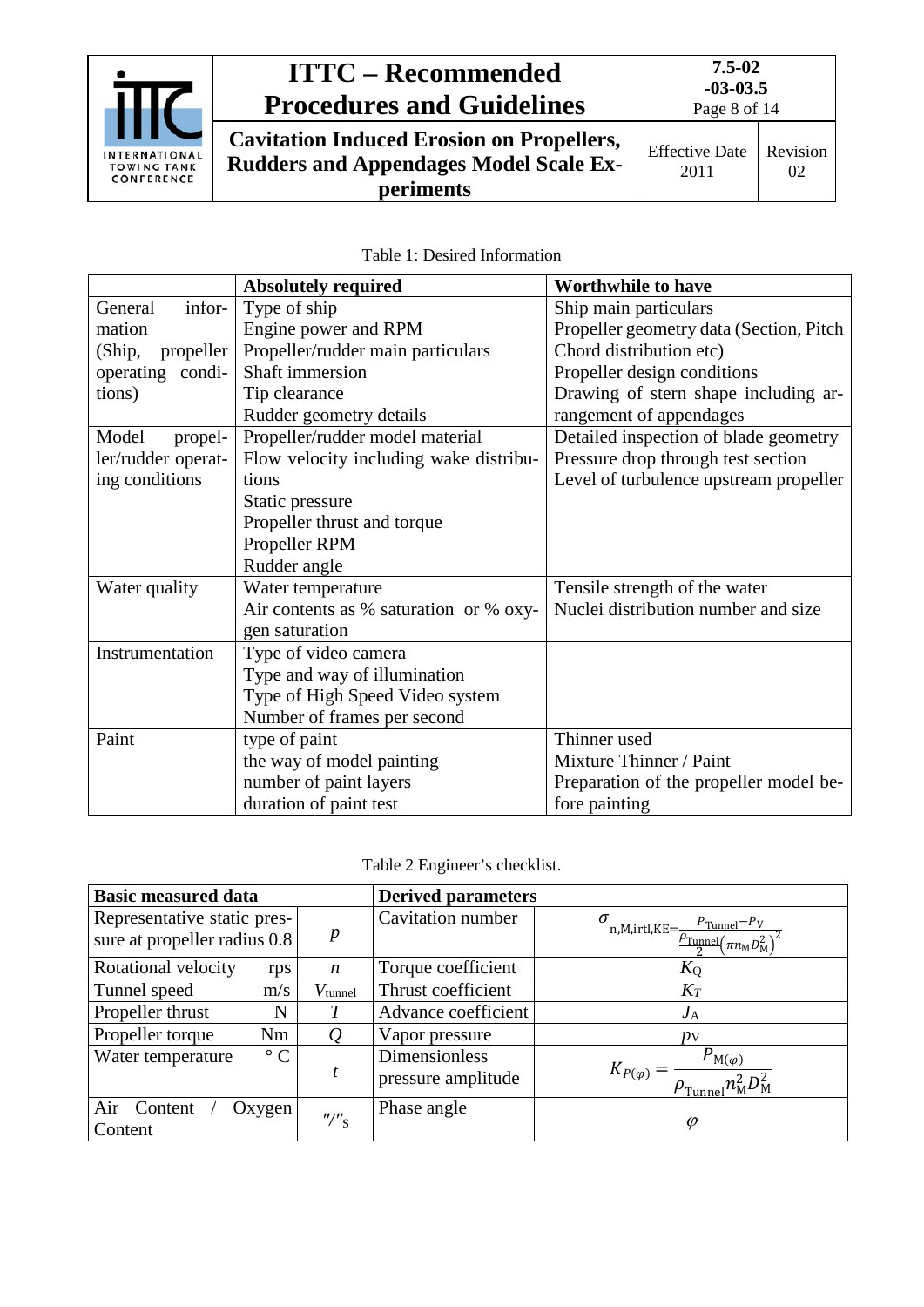

**Cavitation Induced Erosion on Propellers, Rudders and Appendages Model Scale Experiments**

| Table 3 List of Recommended ITTC Parameters |
|---------------------------------------------|
|                                             |

| <b>Parameter</b>               | <b>Recommended</b>                                       |                  |
|--------------------------------|----------------------------------------------------------|------------------|
|                                | values                                                   |                  |
| Pressure adjustment to         | 0.8R                                                     |                  |
| <b>Blockage</b>                | Less than 20 % of test section                           |                  |
|                                | size                                                     |                  |
| Number of revolutions          | of   As high as possible in accord-   ITTC 1996 Cav. Com |                  |
| model propeller                | ance with tunnel speed                                   |                  |
| Minimum Reynolds-number        |                                                          |                  |
| Minimum Time to run a paint    |                                                          |                  |
| test                           |                                                          |                  |
| Air content / nuclei Distribu- | As high as possible                                      | <b>ITTC 1984</b> |
| tion                           | Values of total air content or                           |                  |
|                                | Oxygen content should be                                 |                  |
|                                | mentioned                                                |                  |
|                                |                                                          |                  |
| Reproducibility                | At least two different rotation ITTC 1993 Cav. Com.      |                  |
|                                | rates of the model propeller                             |                  |
| Model propeller diameter       | $>$ 200 mm                                               |                  |

#### <span id="page-8-1"></span><span id="page-8-0"></span>**3. PARAMETERS**

#### **3.1 Parameters Taken into Account**

The parameters that need to be considered performing erosion tests are basically the same as for cavitation tests (ITTC Procedure 7.5-02- 03-03.1). They can be categorized into absolutely necessary data and in data that are worthwhile to have. If the latter are allowed for, the reliability and the quality of the measurements will considerably be improved.

#### <span id="page-8-2"></span>**4. TESTS METHODS**

At any time and independent of the cavitation test facility, observation methods should be combined with soft surface techniques. This procedure focuses on observations by eye, timelapse video and high speed video, combined with the paint test method.

It is always important, that the above mentioned test techniques must be optimized for the specific test set-up. It is concluded that for good results the user has to consider not only CCD's, lamps, lenses and paint but also the basic equipment like test section windows, windows inside ship models and the fitting of ship models with internal cameras and lamps.

#### <span id="page-8-3"></span>**4.1 Paint Test Method**

The proposed erosion test method is a soft paint technique. The propeller/rudder model is covered by a single layer of soft paint and is subjected to the action of different types of cavitation in the behind condition in a cavitation tunnel for a certain time. The evaluation of the results of the test consists in the examination of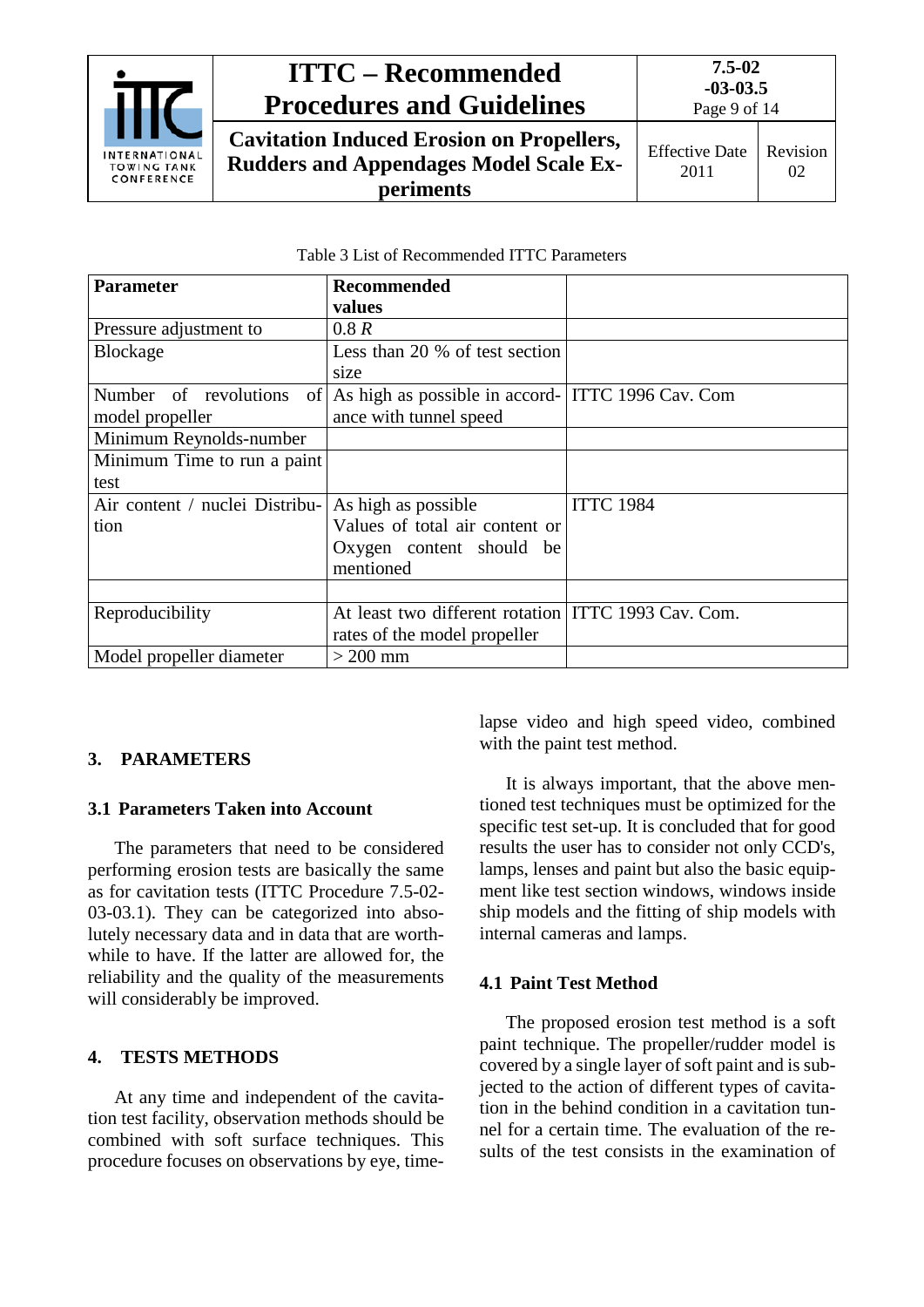|                                            | <b>ITTC – Recommended</b><br><b>Procedures and Guidelines</b>                                                  | $7.5 - 02$<br>$-03-03.5$<br>Page 10 of 14 |                |
|--------------------------------------------|----------------------------------------------------------------------------------------------------------------|-------------------------------------------|----------------|
| INTERNATIONAL<br>TOWING TANK<br>CONFERENCE | <b>Cavitation Induced Erosion on Propellers,</b><br><b>Rudders and Appendages Model Scale Ex-</b><br>periments | <b>Effective Date</b><br>2011             | Revision<br>02 |

the state of the paint layer shortly after the removal of the propeller/rudder model from the tunnel test section.

Any damage of the paint connected with the action of collapsing cavities should be considered as a risk of erosion occurrences in full scale. Nevertheless one has to assure that the cavitation appearance does not result from accidental, unwanted local surface irregularities and that it results exclusively from the thoroughly reproduced geometrical form of the model and testing conditions corresponding to the full scale.

#### <span id="page-9-0"></span>4.1.1 Paint Used

A stencil ink is recommended to be used as the substance to cover the propeller/rudder model surface. As standard ink is too dense the paint should be a mixture of ink and an appropriate thinner. To make the evaluation of the test results easier and to obtain the most distinct traces of paint removal a black ink is recommended to be applied.

Stencil inks are either water-based thus water-soluble or solvent-based heavily pigmented paints. They can be used with a paint brush, paint roller or spray gun. However, chemical curing of water-soluble stencils can improve their resistance to water and therefore it is not recommended to apply water-based inks. In general a water-resistant paint layer must accompany a solvent-based ink, and a solvent-resistant paint layer must accompany a waterbased ink.

Solvent-based stencil ink serves as a waterproof, permanent and fast-drying paint, which can be applied either to any porous (e.g. paper, cloth, wood, cardboard cartons, etc) or non-porous (e.g. metals, plastics or glass) surface. Solvent-based stencil ink can be based on petroleum, alcohol or glycol. It has to be emphasized that petroleum based inks are usually intended for the application on porous materials and they may not dry on metal surfaces. The alcohol or glycol based inks dry relatively quickly, i.e. from seconds to minutes on porous as well as on non-porous (including metal) surfaces. Usually carbon black serves as the black stencil ink pigment therefore the ink has to be shaken well before use.

#### <span id="page-9-1"></span>4.1.2 Paint Handling

In order to maintain the relatively short drying time and the appropriate thickness of the paint layer, the stencil ink should be mixed with an appropriate thinner. The fraction of the thinner should not be higher than 50%. The thinner and the ink should be mixed exactly and immediately prior to the application of the paint.

#### <span id="page-9-2"></span>4.1.3 Application for Propellers, Rudders and Appendages

#### <span id="page-9-3"></span>4.1.3.1 The Sequence of Activities

The first step of the procedure consists in the careful cleaning of the propeller/rudder model surface with a degreasing agent. After cleaning, the model should be thoroughly dried. Then the model should be covered (painted) using a spray gun with a single layer of paint. It should be assured that the air compressor is equipped with the grease/oil separator and the paint layer is uniform. If there are any spots of dried paint drops on the model surface then the surface should be cleaned and painted again. Before placing the model in the cavitation tunnel the paint should be dried. Usually 30 minutes of drying in a well ventilated room is sufficient. Touching the propeller model blades with bare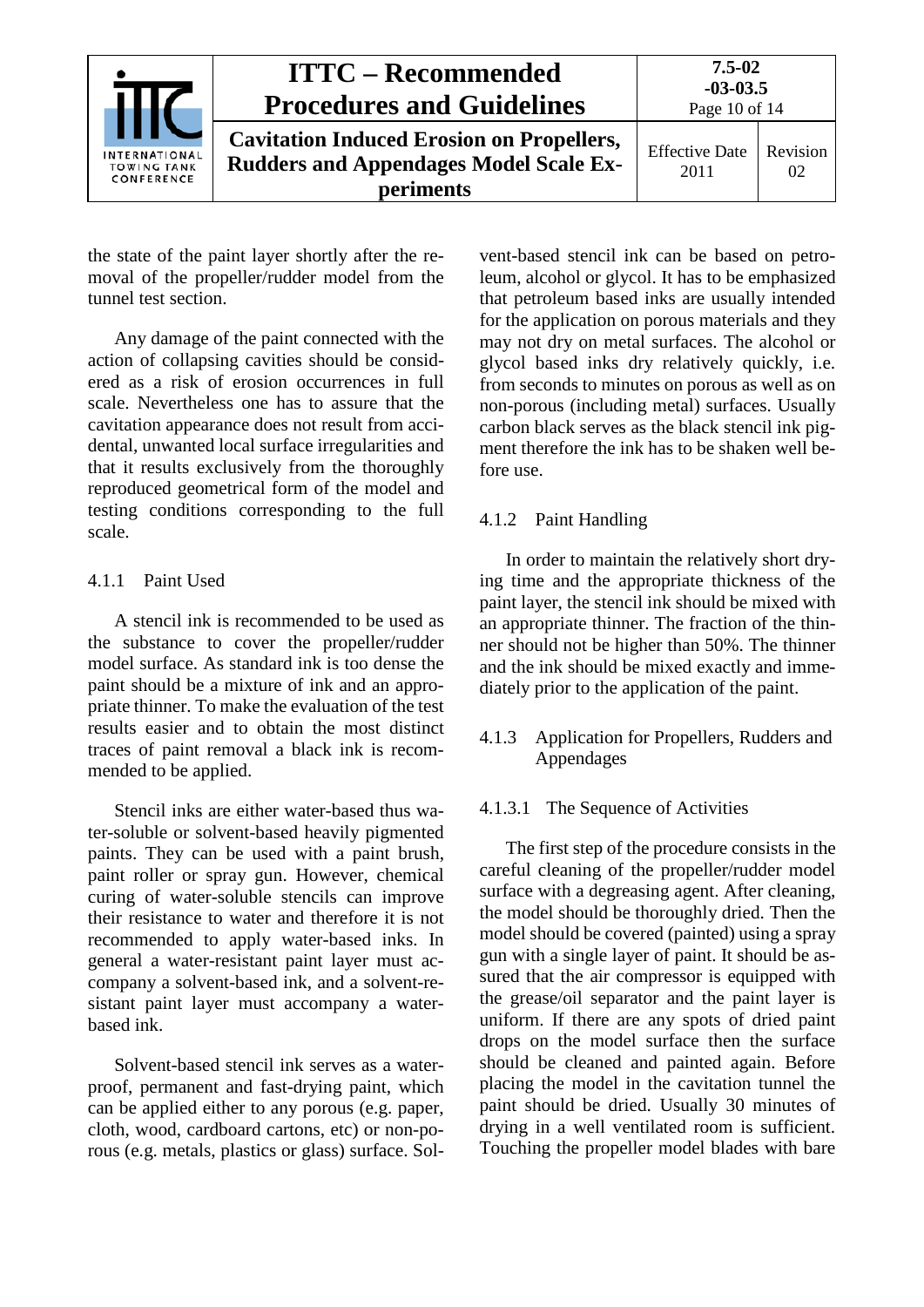

fingers should be avoided. The state of the surface should be recorded before the model tests start. Any scratches or accidental paint damages should be documented.

#### <span id="page-10-0"></span>4.1.3.2 Soft Paint Test

The required propeller operation condition in the tunnel test section should be achieved in the shortest possible time.

The recommended duration of the paint test should not exceed 120 minutes. During the entire period of the propeller model operation the state of the surface should be viewed (continuously when possible) visually in stroboscopic lighting in order to determine the initial moment of the paint's removal.

Any removal of the paint not related to the action of cavitation (e.g. paint separation due to the lowered pressure) should be recorded. After completion of the test the propeller model should be immediately removed from the test section of the cavitation tunnel. It is extremely important to avoid touching the propeller model blades as it can cause an unwanted damage of the soft paint layer. The state of the soft paint cover can be examined immediately after propeller removal from the tunnel test section or after propeller drying. The state of the paint cover should be compared with the original photos made before the tests. The picture of the propeller surface should be recorded in the same way as before the test.

#### <span id="page-10-1"></span>**4.2 Cavitation Observations**

The propeller, rudder and the observed appendages should be visually checked on both, suction and face side. Options for the observation of the occurrence of cavitation are:

- visual observation through tunnel and wall windows,
- observation by time lapse videos, provided by cameras installed outside the tunnel or inside the ship - or dummy model, and
- high speed video recordings by cameras installed outside the tunnel or inside the ship or dummy model.

The basic idea of video recordings is to support the analysis of the structure of the observed cavities. Usually high speed video is recommended but a combination of standard video and high speed video is even better. General requirements are:

- a camera position giving a good view on the whole propeller,
- a frame rate / stroboscopic stepping giving sufficient resolution in time, and
- a good arrangement of the lighting, to get a movie showing the cavitation process without disturbing reflections.

Sometimes it can become very time consuming to obtain quality high enough for good analysis of the observed cavities.

#### <span id="page-10-2"></span>4.2.1 Arrangement of the Lighting

This is often one of the most critical parts of the work. For cavitation erosion tests, the lighting must be arranged with the aim of capturing if and when a re-entrant jet occurs and reaches the cavity interface.

The following guidelines should be taken into account.

Use as much light as possible to permit small lens aperture and short exposure times. For stroboscopic lighting the exposure time can be set by the stroboscopic flash.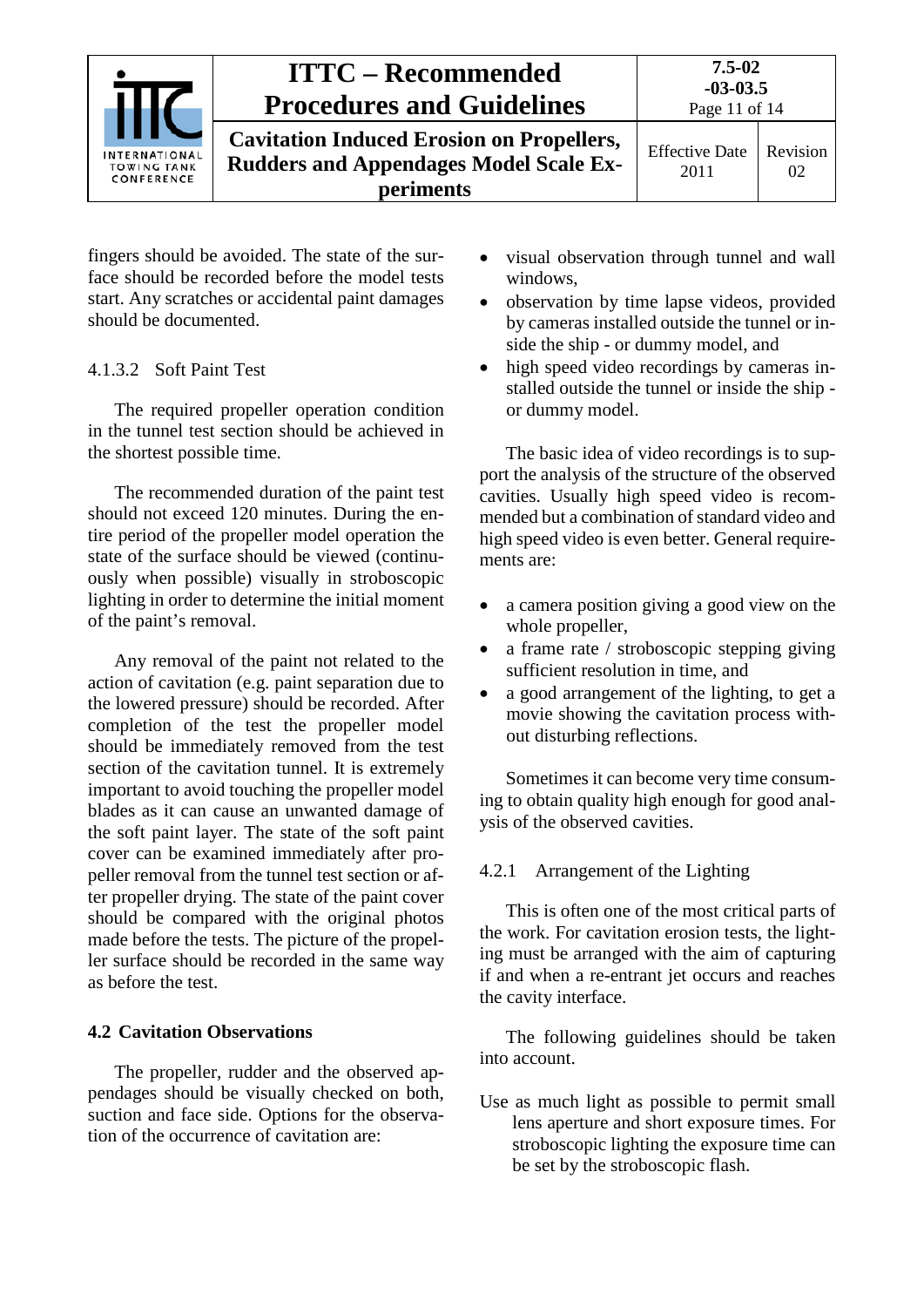| <b>ITTC – Recommended</b><br><b>Procedures and Guidelines</b> |                                                                                                                | $7.5 - 02$<br>$-03-03.5$<br>Page 12 of 14 |                |
|---------------------------------------------------------------|----------------------------------------------------------------------------------------------------------------|-------------------------------------------|----------------|
| <b>INTERNATIONAL</b><br><b>TOWING TANK</b><br>CONFERENCE      | <b>Cavitation Induced Erosion on Propellers,</b><br><b>Rudders and Appendages Model Scale Ex-</b><br>periments | <b>Effective Date</b><br>2011             | Revision<br>02 |

- To increase the effective output, at least one lamp should be able to be focused to a spot 10 -50 mm in diameter, for an overview first a wider area may be needed.
- Backlighting should be used with care. It makes small bubbles visible but may result in speckle reflections in a sheet cavity with makes it impossible to look through the cavity and observe the re-entrant jet.
- The lamp should not be visible in the image frame (CCD can be damaged).
- Sometimes recordings of the same cavity can be repeated with different light sources, for example turn off a lamp and repeat the recording.

#### <span id="page-11-0"></span>4.2.2 Time Lapse Video

Standard video in general is not a sufficient tool to analyze the dynamics and structures of the different cavities; nevertheless it is a useful supplement. Items to be considered are:

- The pixel resolution of a standard video is usually higher compared to high speed video.
- It is easier to switch between different sources of light during the recording thus giving more information on the cavitation process.
- The standard video is superior when concerned with the recording of intermittency and long terms fluctuations of the cavitation process. This is very important as a supplement to the paint tests.
- Make overview videos as a supplement to high speed videos to analyse the development of focusing cavities from the global cavity.
- Vary the exposure and lighting to show different details, thus allowing an inspection of the cavities in real time during recording.

#### <span id="page-11-1"></span>4.2.3 High Speed Video

The true development of a specific cavity can only be seen by recordings of a high speed film or digital high speed video technique. For commercial use, the high speed video technique is recommended. The following guidelines should be considered:

- 1. The frame rate, exposure time of an individual frame and the duration of the total recording are the primary parameters that have to be selected. The exposure time is partly related to the frame rate. The requirements on these parameters are related to the water velocity and propeller rate of revolutions.
- In a typical propeller experiment with an advance velocity of up to approximately 10 m/s exposure times from 1/10000 s or shorter are usually sufficient to avoid disturbing motion blur. A lower limit for the frame rate may be around 3000 frames/s but a value between 5000 and 7000 is significantly more useful. Frame rates as low as 1000 frames/s are found to be inadequate for analysis.
- As for standard video small lens apertures are required for sufficient reduction of aberrations degrading the sharpness and for obtaining a sufficient depth of focus. The most effective way to control aberrations and depth of focus is to select a good camera position and to have enough light. Optical elements like prisms and correction lenses can also be helpful.

In practice the resolution of filming 3-D moving objects are influenced by:

- 1. The scale of reproduction,
- 2. The motion of the object,
- 3. The exposure time,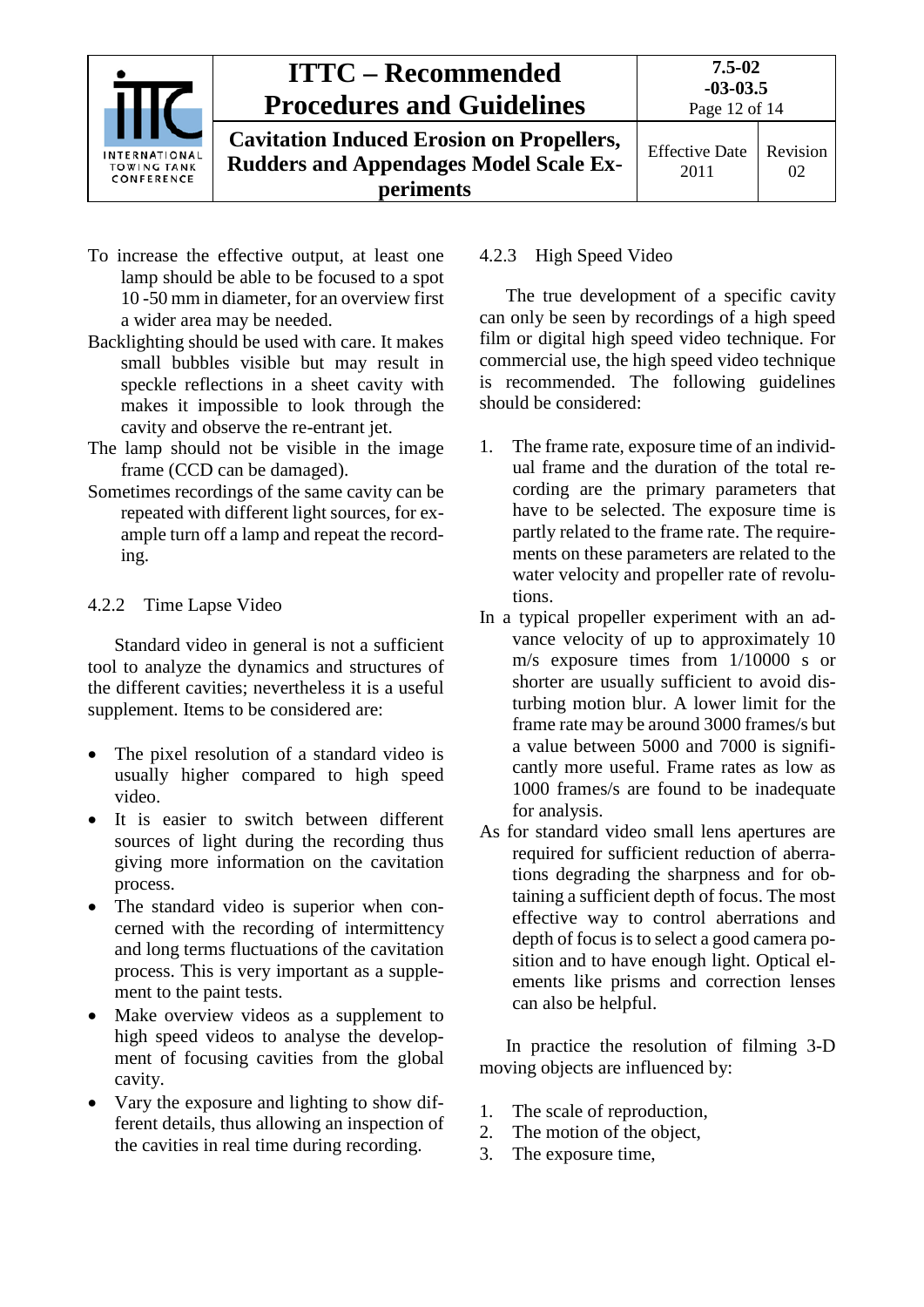

**Cavitation Induced Erosion on Propellers, Rudders and Appendages Model Scale Experiments**

Effective Date 2011 Revision 02

- 4. The extent of the object along the optical axis (depth of field),
- 5. The lens aperture (depth of field),
- 6. The CCD/film resolution,
- 7. The contrast of the object, and
- 8. The frame rate (revolution in time).

Some of the listed parameters are interrelated, in theory as in practice. Most of the parameters can be influenced by the operator and need to be optimized according to the specific test set-up.

#### <span id="page-12-1"></span><span id="page-12-0"></span>**4.3 Evaluation of Results**

#### 4.3.1 Visual Observations

The main applications of the visual methods are:

- 1. Detection and assessment of erosive cavitation, as an independent method.
- 2. Supplement to paint tests by bringing information not obtained in paint tests.
- 3. To analyse and gain understanding of the development towards erosive cavitation and its relation to the large-scale hydrodynamics in a way that can be applied in design for control of erosion.

Basic steps to analyse high-speed video recording should focus on:

- Detecting the existence of violent rebounds.
- Estimating the violence, the whiteness and the volume of the rebounded cavity.

The whiter the rebounding cloud, the more erosive the collapse can be. A fast rebounding cavity is also regarded as potentially erosive.

• Estimating the position of the rebound and its distance from the body surface.

The position is important to figure out if possible actions like blade cutting or redesigns to move the collapses outside of the blade can be successful.

- Checking the occurrence of foggy cavitation (a sparse distribution of very small bubbles). It normally can be used as a collapse indicator. Its production is more intense when violent collapses occur.
- Observing the structure of the focusing cavity (glossy, cloudy or mixed). This gives information on the presence of re-entrant jets and contributes to the high risk assessment.
- Estimating the acceleration and the distribution in time of the collapses' motion of the focusing cavity.

#### <span id="page-12-2"></span>4.3.2 Evaluation of Paint Test

In a paint test method, a soft surface coating is applied on the propeller or rudder surface. It is assumed that this soft surface will be damaged by erosive cavitation. Therefore the surface of the coated propeller needs to be investigated very carefully after the test and compared to the original appearance. By investigating the erosion damage on the coating (the form and the size) a prediction of the potential erosion damage can be made. If systematic correlation data exist between experimental and full scale results it yields a possibility to predict the risk of erosion for full scale.

The surface damage should be documented as soon as possible - after taking the propeller or rudder out of the tunnel - because the paint itself is rather weak.

All traces of paint removal should be checked, documented and related to the observed cavitation phenomena. All spots where paint is removed in combination with observed